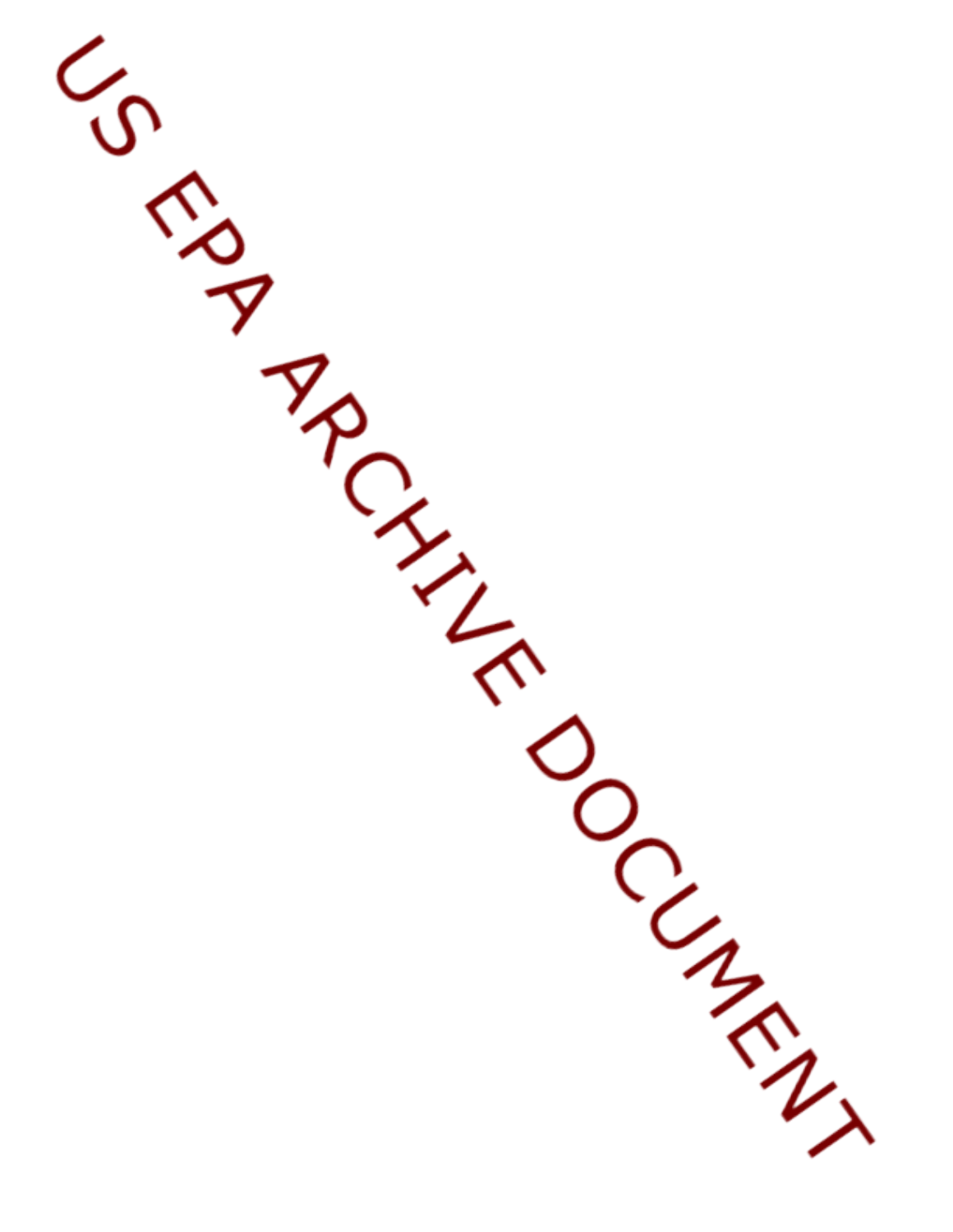# **Technical Factsheet on: POLYCYCLIC AROMATIC HYDROCARBONS (PAHs)**

[List of Contaminants](http://www.epa.gov/safewater/hfacts.html) 

 As part of the Drinking Water and Health pages, this fact sheet is part of a larger publication: **National Primary Drinking Water Regulations** 

Drinking Water Standards MCLG: zero mg/L Mcl: 0.0002 mg/L HAL(child): none

## **Health Effects Summary**

 cause the following health effects from acute exposures at levels above the MCL: red blood cell damage, Acute: EPA has found polycyclic aromatic hydrocarbons (PAHs) similar to benzo(a)pyrene to potentially leading to anemia; suppressed immune system.

Drinking water levels which are considered "safe" for short-term exposures have not been established at this time.

 at levels above the MCL: developmental and reproductive effects. Chronic: Benzo(a)pyrene has the potential to cause the following health effects from long-term exposures

Cancer: There is some evidence that benzo(a)pyrene has the potential to cause cancer from a lifetime exposure at levels above the MCL.

### **Usage Patterns**

Benzo(a)pyrene is one of a group of compounds called polycyclic aromatic hydrocarbons (PAHs), or polynuclear aromatic hydrocarbons (PNAs). They are not produced or used commercially but are ubiquitous in that they are formed as a result of incomplete combustion of organic materials.

### **Release Patterns**

 PAHs are found in exhaust from motor vehicles and other gasoline and diesel engines, emission from ovens, and asphalt processing and use. coal-, oil-, and wood-burning stoves and furnaces, cigarette smoke; general soot and smoke of industrial, municipal, and domestic origin, and cooked foods, especially charcoal-broiled; in incinerators, coke

There are two major sources of PAHs in drinking water: 1) contamination of raw water supplies from natural and man-made sources, and 2) leachate from coal tar and asphalt linings in water storage tanks and distribution lines. PAHs in raw water will tend to adsorb to any particulate matter and be removed by filtration before reaching the tap.

 PAHs in tap water will mainly be due to the presence of PAH-containing materials in water storage and distribution systems. Though few data are available for estimating the potential for PAH release to water from these materials, there are reports that levels can reach 0.01 mg/L with optimum leaching conditions.

## **Environmental Fate**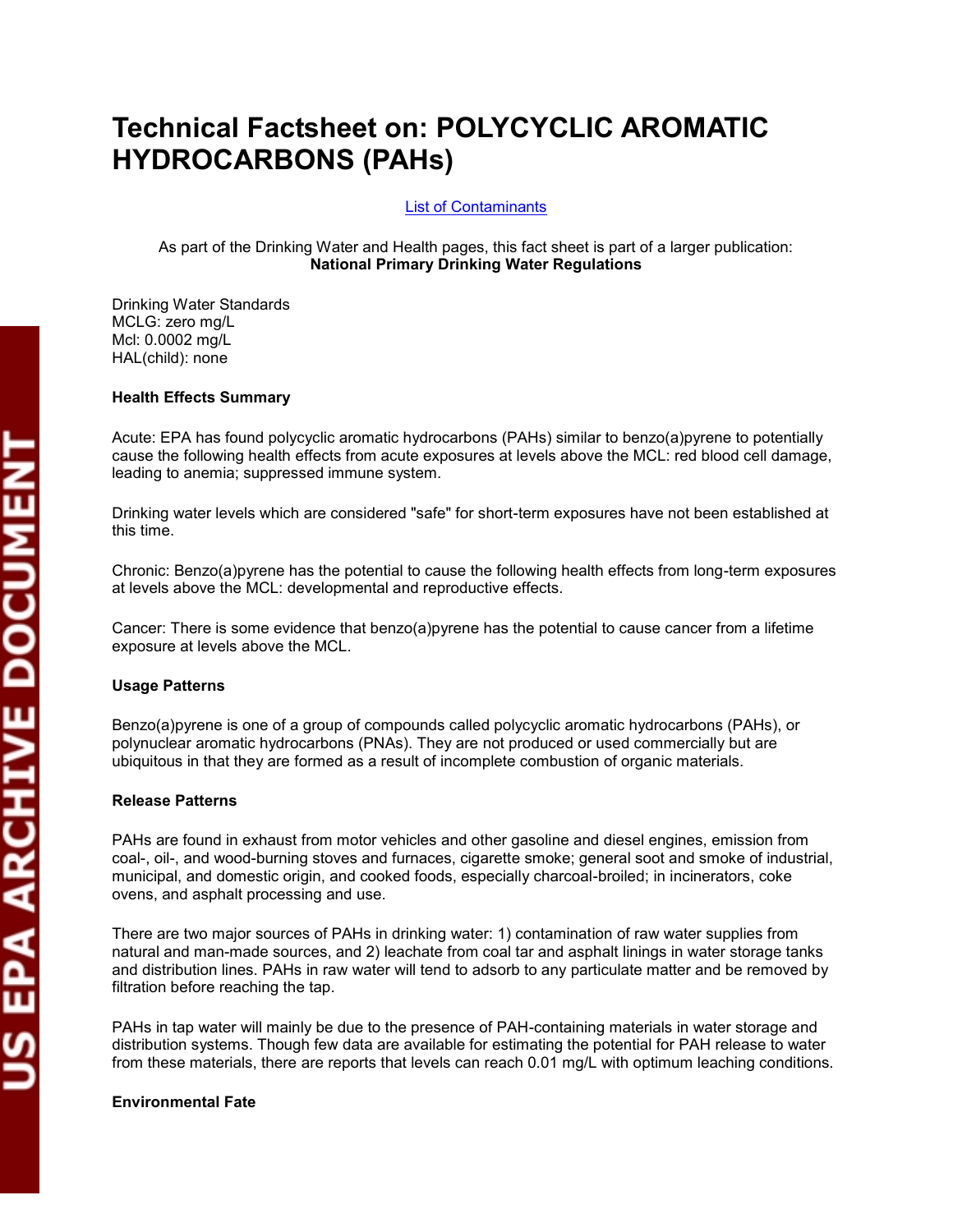Released benzo(a)pyrene is largely associated with particulate matter, soils, and sediments. Although environmental concentrations are highest near sources, its presence in places distant from primary sources indicates that it is reasonably stable in the atmosphere and capable of long distance transport.

 can retard this process. It may also be removed by reaction with ozone (half-life 37 min) and NO2 (half-When released to air it may be subject to direct photolysis, although adsorption to particulates apparently life 7 days), and an estimated half-life for reaction with photochemically produced hydroxyl radicals is 21.49 hr.

 natural waters without use as carbon or energy source, but in most waters and in sediments it is stable towards biodegradation. BaP will be expected to undergo significant photodegradation near the surface of If released to water, it will be expected to adsorb very strongly to sediments and particulate matter. It will not hydrolyze. It has been shown to be susceptible to significant metabolism by microorganisms in some waters. Evaporation may be significant with a predicted half-life of 43 days. However, adsorption to sediments and particulates may significantly retard biodegradation, photodegradation, and evaporation.

 to be significant. Biodegradation tests in soils have resulted in a wide range of reported half-lives: 2 days If released to soil it will be expected to adsorb very strongly and will not be expected to leach to the groundwater. However, its presence in some groundwater samples indicates that it can be transported there by some mechanism. It will not hydrolyze, and evaporation from soils and surfaces is not expected to 1.9 yr. Based on these values and the apparent lack of a significant competing fate process, biodegradation may be an important process in soils.

 hydrocarbons. For example, BCFs have been found to be very low (<1) for mudsuckers, sculpins and Benzo(a)pyrene is expected to bioconcentrate in aquatic organisms that can not metabolize it. Reported BCFs include: Oysters, 3000; Rainbow trout, 920; Bluegills, 2,657; zooplankton, 1000 to 13,000. The presence of humic acid in solution has been shown to decrease bioconcentration. Those organisms which lack a metabolic detoxification enzyme system, tend to accumulate polycyclic aromatic sand dabs.

 water. Especially high exposure will occur through the smoking of cigarettes and the ingestion of certain Human exposure will be from inhalation of contaminated air and consumption of contaminated food and foods (eg smoked and charcoal broiled meats and fish).

### **Chemical/ Physical Properties**

CAS Number: 50-32-8

Color/ Form/Odor: Pale yellow needlelike crystals, faintly aromatic

M.P.: 179-179.3 C B.P.: >360 C

Vapor Pressure: >1 mm Hg at 20 C

Density/Spec. Grav.: 1.35 at 15 C

Octanol/Water Partition (Kow): Log Kow = 6.04

Solubility: 0.0038 mg/L of water at 25 C; very low solubility in water

Soil sorption coefficient: Log Koc =6.6 to 6.8; very low mobility in soil

Odor/Taste Thresholds: N/A